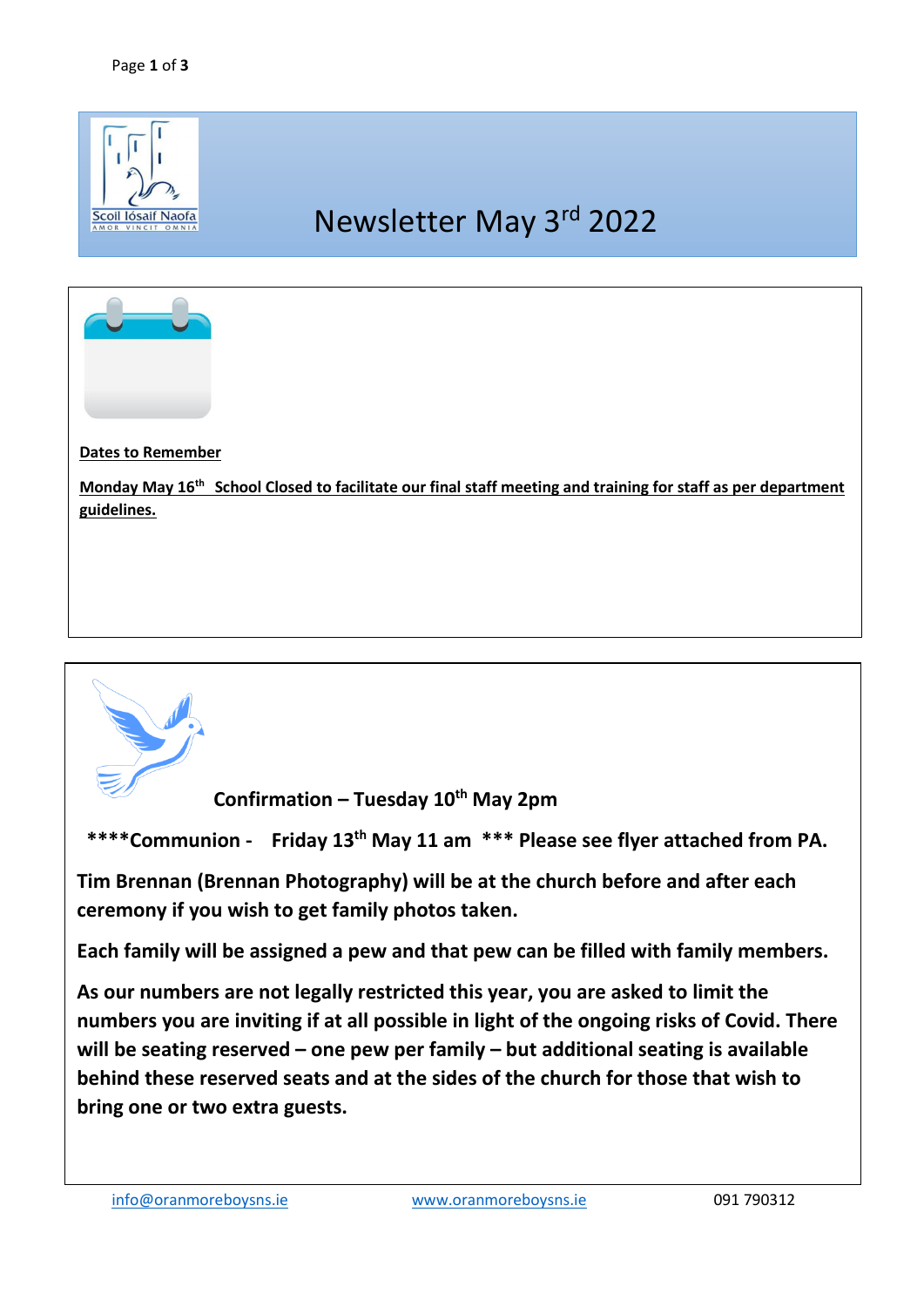## Car Park Restrictions next week .

**Please see flyer attached re restricted parking at Church car park next week.** 



Congratulations to Jack Ackman who played on Galway Mini Games Team – hurling, at half time in Pearse Stadium at the weekend.

Best of luck to Danny O 'Shea who will play on the Galway mini Games Team football this coming weekend.

We are very proud of you both!